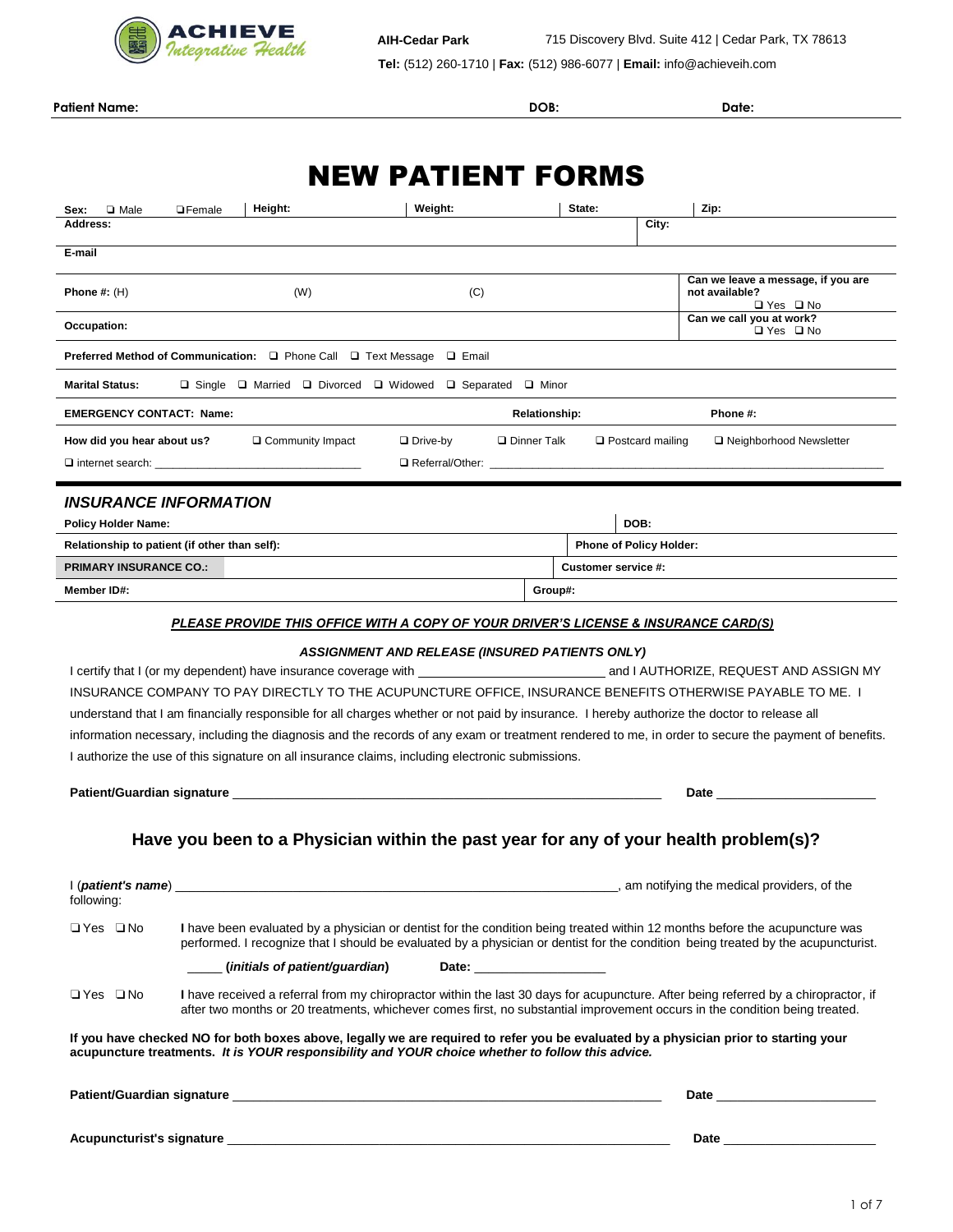

**Tel:** (512) 260-1710 | **Fax:** (512) 986-6077 | **Email:** info@achieveih.com

**Patient Name: DOB: Date:**

# HEALTH HISTORY

| <b>MAIN COMPLAINTS</b>                                                                                                                                                     |                                                                                                                |                                                                                                                                | <b>Intensity</b>                |                                                                        |                                                                                                                                                                                                                                                     |  |
|----------------------------------------------------------------------------------------------------------------------------------------------------------------------------|----------------------------------------------------------------------------------------------------------------|--------------------------------------------------------------------------------------------------------------------------------|---------------------------------|------------------------------------------------------------------------|-----------------------------------------------------------------------------------------------------------------------------------------------------------------------------------------------------------------------------------------------------|--|
| If you could get rid of any health problems what would you want to get rid of. (please<br>list in the order of importance below), and we will let you know if we can help. |                                                                                                                | On a scale of "1 to 10", please rate the intensity of your chief complaint<br>$(0 = no$ discomfort, $10 =$ extreme discomfort) |                                 |                                                                        |                                                                                                                                                                                                                                                     |  |
|                                                                                                                                                                            |                                                                                                                | on AVERAGE your complaint is                                                                                                   |                                 | at WORST your complaint is:                                            |                                                                                                                                                                                                                                                     |  |
| 1.                                                                                                                                                                         |                                                                                                                |                                                                                                                                | 0 1 2 3 4 5 6 7 8 9 10          |                                                                        | 0 1 2 3 4 5 6 7 8 9 10                                                                                                                                                                                                                              |  |
| 2.                                                                                                                                                                         |                                                                                                                |                                                                                                                                | 0 1 2 3 4 5 6 7 8 9 10          |                                                                        | 0 1 2 3 4 5 6 7 8 9 10                                                                                                                                                                                                                              |  |
| 3.                                                                                                                                                                         |                                                                                                                |                                                                                                                                | 0 1 2 3 4 5 6 7 8 9 10          |                                                                        | 0 1 2 3 4 5 6 7 8 9 10                                                                                                                                                                                                                              |  |
| 4.                                                                                                                                                                         |                                                                                                                |                                                                                                                                | 0 1 2 3 4 5 6 7 8 9 10          |                                                                        | 0 1 2 3 4 5 6 7 8 9 10                                                                                                                                                                                                                              |  |
| 5.                                                                                                                                                                         |                                                                                                                |                                                                                                                                | 0 1 2 3 4 5 6 7 8 9 10          |                                                                        | 0 1 2 3 4 5 6 7 8 9 10                                                                                                                                                                                                                              |  |
| 6.                                                                                                                                                                         |                                                                                                                |                                                                                                                                | 0 1 2 3 4 5 6 7 8 9 10          |                                                                        | 0 1 2 3 4 5 6 7 8 9 10                                                                                                                                                                                                                              |  |
|                                                                                                                                                                            | <b>Onset</b>                                                                                                   |                                                                                                                                |                                 |                                                                        | What have you tried doing to resolve these problems that DID NOT work?                                                                                                                                                                              |  |
|                                                                                                                                                                            | For each condition listed above, please mark<br>when it first began, or when you started<br>experiencing them? |                                                                                                                                | body's own ability heal itself. |                                                                        | The definition of "did not work" is you tried a treatment and you still experience the symptom(s) or still have the health<br>problem or your labs/tests are only normal because you are taking medication(s) or the treatment did not restore your |  |
| 1                                                                                                                                                                          | Date began:                                                                                                    |                                                                                                                                |                                 |                                                                        |                                                                                                                                                                                                                                                     |  |
| 2                                                                                                                                                                          | Date began:                                                                                                    |                                                                                                                                |                                 |                                                                        |                                                                                                                                                                                                                                                     |  |
| 3                                                                                                                                                                          | Date began:                                                                                                    |                                                                                                                                |                                 |                                                                        |                                                                                                                                                                                                                                                     |  |
| 4                                                                                                                                                                          | Date began:                                                                                                    |                                                                                                                                |                                 |                                                                        |                                                                                                                                                                                                                                                     |  |
| 5                                                                                                                                                                          | Date began:                                                                                                    |                                                                                                                                |                                 |                                                                        |                                                                                                                                                                                                                                                     |  |
| 6                                                                                                                                                                          | Date began:                                                                                                    |                                                                                                                                |                                 |                                                                        |                                                                                                                                                                                                                                                     |  |
|                                                                                                                                                                            |                                                                                                                | <b>Frequency</b>                                                                                                               |                                 |                                                                        | <b>Duration</b>                                                                                                                                                                                                                                     |  |
|                                                                                                                                                                            | Please check the box that best represents how frequent you feel your chief complaint(s):                       |                                                                                                                                |                                 | when you are feeling your symptoms, how long do<br>your symptoms last? |                                                                                                                                                                                                                                                     |  |
| 1                                                                                                                                                                          | $\Box$ daily $\Box$ day(s) per week $\Box$ day(s) per month $\Box$ times per month $\Box$ Other:               |                                                                                                                                |                                 |                                                                        | □mins □hours □days □constant                                                                                                                                                                                                                        |  |
| $\mathbf{2}$                                                                                                                                                               | $\Box$ daily $\Box$ day(s) per week $\Box$ day(s) per month $\Box$ times per month $\Box$ Other:               |                                                                                                                                |                                 |                                                                        | □ mins □ hours □ days □ constant                                                                                                                                                                                                                    |  |
| 3                                                                                                                                                                          | $\Box$ daily $\Box$ day(s) per week $\Box$ day(s) per month $\Box$ times per month $\Box$ Other:               |                                                                                                                                |                                 | □ mins □ hours □ days □ constant                                       |                                                                                                                                                                                                                                                     |  |
| 4                                                                                                                                                                          | $\Box$ daily $\Box$ day(s) per week $\Box$ day(s) per month $\Box$ times per month $\Box$ Other:               |                                                                                                                                |                                 | □mins □hours □days □constant                                           |                                                                                                                                                                                                                                                     |  |
| 5                                                                                                                                                                          | $\Box$ daily $\Box$ day(s) per week $\Box$ day(s) per month $\Box$ times per month $\Box$ Other:               |                                                                                                                                |                                 | □ mins □ hours □ days □ constant                                       |                                                                                                                                                                                                                                                     |  |
| 6                                                                                                                                                                          | $\Box$ daily $\Box$ day(s) per week $\Box$ day(s) per month $\Box$ times per month $\Box$ Other:               |                                                                                                                                |                                 |                                                                        | □mins □hours □days □constant                                                                                                                                                                                                                        |  |
|                                                                                                                                                                            |                                                                                                                | What Aggravates or Alleviates your Chief Complaints?                                                                           |                                 |                                                                        |                                                                                                                                                                                                                                                     |  |
|                                                                                                                                                                            | What AGGRAVATES each of the complaints above?                                                                  |                                                                                                                                |                                 |                                                                        | What ALLEVIATES each of the complaints above?                                                                                                                                                                                                       |  |
| 1                                                                                                                                                                          |                                                                                                                |                                                                                                                                |                                 |                                                                        |                                                                                                                                                                                                                                                     |  |
| $\mathbf{2}$                                                                                                                                                               |                                                                                                                |                                                                                                                                |                                 |                                                                        |                                                                                                                                                                                                                                                     |  |
| 3                                                                                                                                                                          |                                                                                                                |                                                                                                                                |                                 |                                                                        |                                                                                                                                                                                                                                                     |  |
| 4                                                                                                                                                                          |                                                                                                                |                                                                                                                                |                                 |                                                                        |                                                                                                                                                                                                                                                     |  |
| 5                                                                                                                                                                          |                                                                                                                |                                                                                                                                |                                 |                                                                        |                                                                                                                                                                                                                                                     |  |
| 6                                                                                                                                                                          |                                                                                                                |                                                                                                                                |                                 |                                                                        |                                                                                                                                                                                                                                                     |  |
|                                                                                                                                                                            |                                                                                                                |                                                                                                                                |                                 |                                                                        |                                                                                                                                                                                                                                                     |  |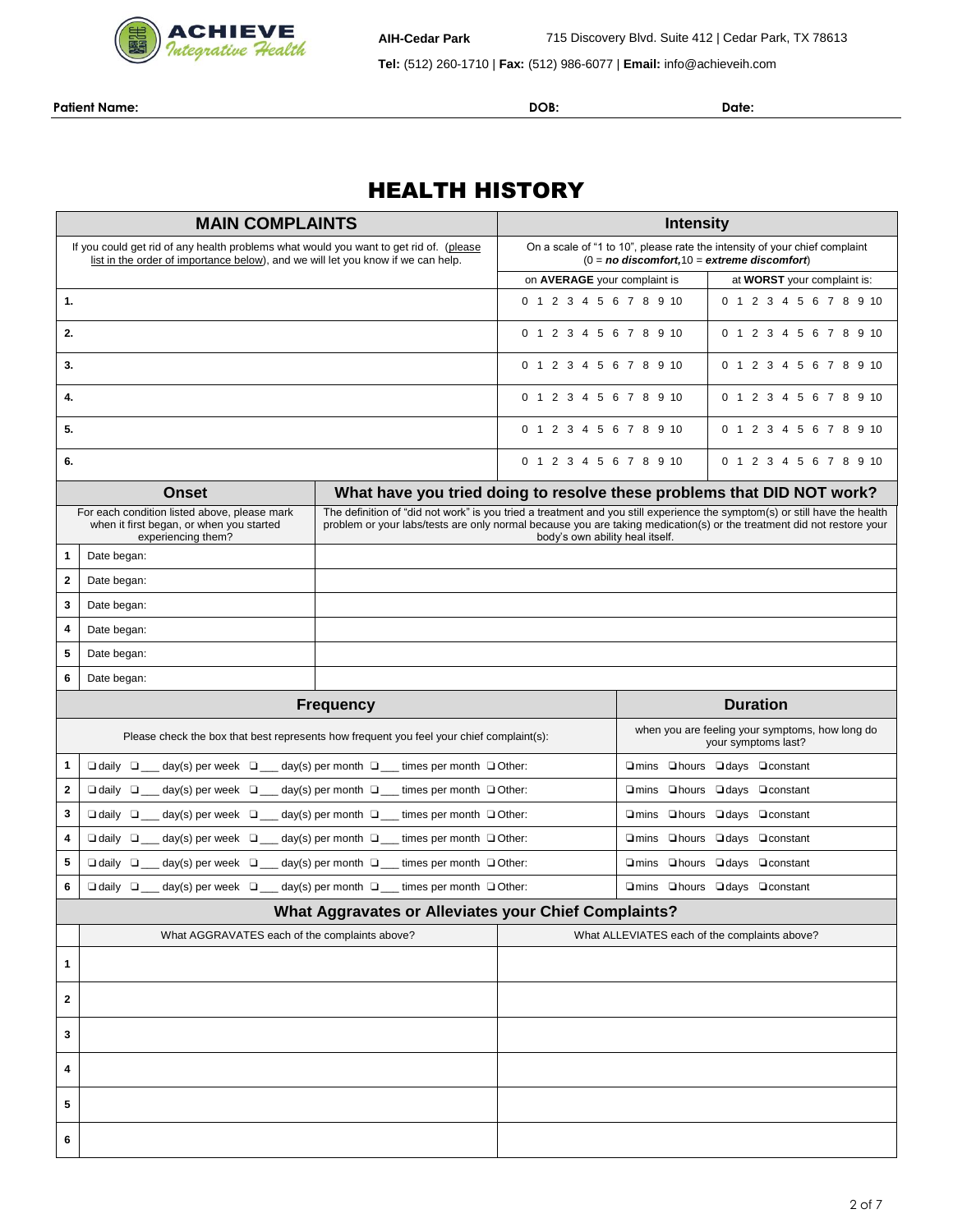

**Patient Name: DOB: Date:**

|                |                                                                                                                                        |  |             |                                                     |                                                            | How are your health problems interfering with the following areas of your life?                                                      |
|----------------|----------------------------------------------------------------------------------------------------------------------------------------|--|-------------|-----------------------------------------------------|------------------------------------------------------------|--------------------------------------------------------------------------------------------------------------------------------------|
| Work           |                                                                                                                                        |  |             |                                                     |                                                            |                                                                                                                                      |
|                |                                                                                                                                        |  |             |                                                     |                                                            |                                                                                                                                      |
| Family         |                                                                                                                                        |  |             |                                                     |                                                            |                                                                                                                                      |
| <b>Hobbies</b> |                                                                                                                                        |  |             |                                                     |                                                            |                                                                                                                                      |
| Life           |                                                                                                                                        |  |             |                                                     |                                                            |                                                                                                                                      |
|                |                                                                                                                                        |  |             |                                                     |                                                            |                                                                                                                                      |
|                |                                                                                                                                        |  |             | How have you taken care of your health in the past? |                                                            |                                                                                                                                      |
|                | Medications                                                                                                                            |  |             | <b>Dietary Modifications</b>                        |                                                            | Chiropractic                                                                                                                         |
|                | Surgery                                                                                                                                |  |             | Vitamins & Supplements                              |                                                            | Arrosti / Active Release Therapy                                                                                                     |
|                | Injections                                                                                                                             |  | Acupuncture |                                                     |                                                            | Massage                                                                                                                              |
|                | Exercise                                                                                                                               |  |             | <b>Chinese Herbal Medicine</b>                      |                                                            |                                                                                                                                      |
| a)             |                                                                                                                                        |  |             |                                                     | ARE YOU HERE VISITING US, BECAUSE YOU: (please choose one) | Just want to get some Relief from your symptoms, and then you'll manage the rest with medication                                     |
| b)             | Want to Find & Correct the Root Cause of your Health problem(s), if possible, and Start a Lifestyle program for optimized living where |  |             |                                                     |                                                            |                                                                                                                                      |
|                | your body can heal itself without medications or be less dependent upon medications.                                                   |  |             |                                                     |                                                            |                                                                                                                                      |
| C)             | Other: example, and the state of the state of the state of the state of the state of the state of the state of                         |  |             |                                                     |                                                            |                                                                                                                                      |
|                |                                                                                                                                        |  |             |                                                     |                                                            | If we were to sit down and discuss your life 3 years from now and look back at today, what would have to have happened for you to be |
|                |                                                                                                                                        |  |             |                                                     |                                                            | happy with your progress? (Please take your time and don't sell yourself short!)                                                     |
|                |                                                                                                                                        |  |             |                                                     |                                                            |                                                                                                                                      |
|                |                                                                                                                                        |  |             |                                                     |                                                            |                                                                                                                                      |
|                |                                                                                                                                        |  |             |                                                     |                                                            |                                                                                                                                      |
|                |                                                                                                                                        |  |             |                                                     |                                                            |                                                                                                                                      |
|                | ARE YOU PREGNANT? :                                                                                                                    |  | $\Box$ Yes  | $\square$ No                                        |                                                            |                                                                                                                                      |
|                | Do you exercise: Never DDaily OWeekly                                                                                                  |  |             |                                                     | $\Box$ Monthly                                             | Explain:                                                                                                                             |
|                |                                                                                                                                        |  |             |                                                     |                                                            |                                                                                                                                      |

| Do your work activities mostly involve: $\Box$ Sitting (time: |          | $\Box$ Standing (time: | $\Box$ Light Labor | □ Heavy Labor |
|---------------------------------------------------------------|----------|------------------------|--------------------|---------------|
| What is your daily/weekly intake of the following:            | Caffeine | Alcohol                | Nicotine/Tobacco   |               |
| Illicit Drugs: □ Yes □ No Comments                            |          |                        |                    |               |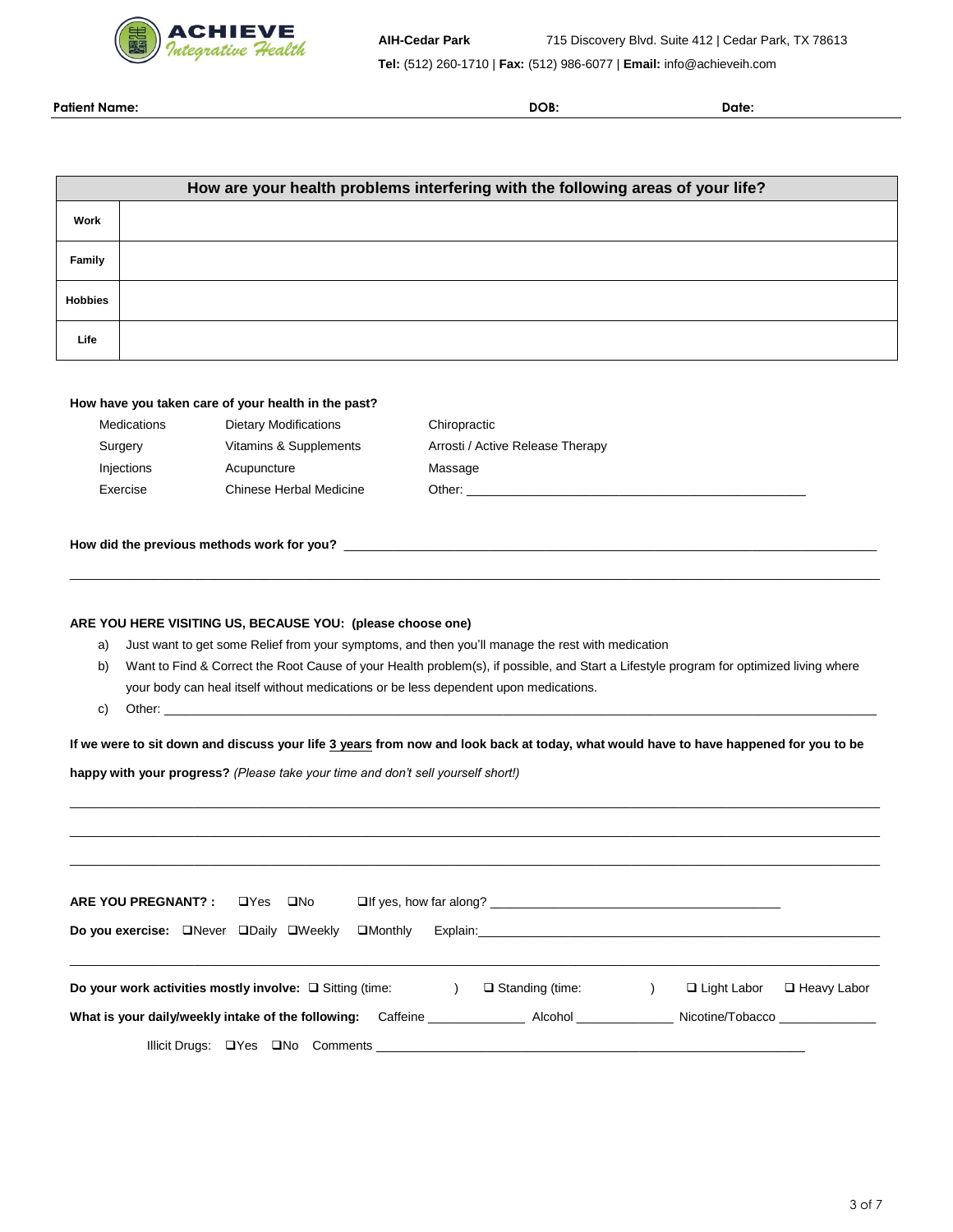

**Tel:** (512) 260-1710 | **Fax:** (512) 986-6077 | **Email:** info@achieveih.com

**Patient Name: DOB: Date:**

| <b>IMAGING &amp;</b><br><b>TESTS</b> | DATE (S) | RESULTS (list area that was imaged) |
|--------------------------------------|----------|-------------------------------------|
| X-ray (s)                            |          |                                     |
| MRI (s)                              |          |                                     |
| CT (CAT) Scan (s)                    |          |                                     |
| Ultrasound (s)                       |          |                                     |
| Cholesterol                          |          |                                     |
| <b>Blood Sugar</b>                   |          |                                     |
| Mammagram                            |          |                                     |
| <b>PAP Smear</b>                     |          |                                     |
| <b>Blood Tests</b><br>(which?)       |          |                                     |
| <b>Nerve Conduction</b>              |          |                                     |

### **Please check to indicate if you have ever had any of the following:**

| $\Box$ Aids/HIV                 | $\Box$ Cancer              | $\Box$ Infertility   | $\square$ Mumps          | □ Scarlet Fever                       |
|---------------------------------|----------------------------|----------------------|--------------------------|---------------------------------------|
| $\Box$ Alcoholism               | □ Chemical Dependency      | □ Kidney Disease     | $\Box$ Neuropathy        | $\Box$ Skin Disorders (rash, eczema,  |
| □ Allergy Shots                 | $\Box$ Chicken Pox         | □ Liver Disease      | $\Box$ Pacemaker.        | psoriasis)                            |
| $\Box$ Anemia                   | $\Box$ Diabetes (Type 1/2) | □ Low Blood Sugar    | Defibrillator            | □ Stomach Ulcers                      |
| $\Box$ Anorexia                 | $\Box$ Epilepsy            | □ Lung Disease       | $\Box$ Paralysis / Semi- | $\Box$ Stroke                         |
| Autoimmune Disorder             | □ Gall Bladder Disease     | (bronchitis.         | paralysis                | $\Box$ Suicide Attempt                |
| $\Box$ Bladder Diseases (UTI,   | $\Box$ Goiter              | pneumonia,           | □ Parkinson's Disease    | $\Box$ Thyroid Disease (hyperthyroid, |
| IC)                             | $\Box$ Gonorrhea           | emphysema)           | $\Box$ Polio             | hypothyroid)                          |
| $\Box$ Bleeding Disorders       | $\Box$ Gout                | $\square$ Measles    | □ Prostate Problems      | $\Box$ Tuberculosis                   |
| $\Box$ Blood pressure (too high | □ Heart Disease            | $\Box$ Mononucleosis | $\Box$ Prosthesis        | $\Box$ Typhoid Fever                  |
| / too low)                      | $\Box$ Hepatitis           | □ Multiple Sclerosis | $\Box$ Psychiatric Care  | □ Whooping Cough                      |
| $\Box$ Bulimia                  |                            |                      |                          |                                       |

\_\_\_\_\_\_\_\_\_\_\_\_\_\_\_\_\_\_\_\_\_\_\_\_\_\_\_\_\_\_\_\_\_\_\_\_\_\_\_\_\_\_\_\_\_\_\_\_\_\_\_\_\_\_\_\_\_\_\_\_\_\_\_\_\_\_\_\_\_\_\_\_\_\_\_\_\_\_\_\_\_\_\_\_\_\_\_\_\_\_\_\_\_\_\_\_\_\_\_\_\_\_\_\_\_\_\_\_\_\_\_\_\_\_\_\_\_ \_\_\_\_\_\_\_\_\_\_\_\_\_\_\_\_\_\_\_\_\_\_\_\_\_\_\_\_\_\_\_\_\_\_\_\_\_\_\_\_\_\_\_\_\_\_\_\_\_\_\_\_\_\_\_\_\_\_\_\_\_\_\_\_\_\_\_\_\_\_\_\_\_\_\_\_\_\_\_\_\_\_\_\_\_\_\_\_\_\_\_\_\_\_\_\_\_\_\_\_\_\_\_\_\_\_\_\_\_\_\_\_\_\_\_\_\_

\_\_\_\_\_\_\_\_\_\_\_\_\_\_\_\_\_\_\_\_\_\_\_\_\_\_\_\_\_\_\_\_\_\_\_\_\_\_\_\_\_\_\_\_\_\_\_\_\_\_\_\_\_\_\_\_\_\_\_\_\_\_\_\_\_\_\_\_\_\_\_\_\_\_\_\_\_\_\_\_\_\_\_\_\_\_\_\_\_\_\_\_\_\_\_\_\_\_\_\_\_\_\_\_\_\_\_\_\_\_\_\_\_\_\_\_\_ \_\_\_\_\_\_\_\_\_\_\_\_\_\_\_\_\_\_\_\_\_\_\_\_\_\_\_\_\_\_\_\_\_\_\_\_\_\_\_\_\_\_\_\_\_\_\_\_\_\_\_\_\_\_\_\_\_\_\_\_\_\_\_\_\_\_\_\_\_\_\_\_\_\_\_\_\_\_\_\_\_\_\_\_\_\_\_\_\_\_\_\_\_\_\_\_\_\_\_\_\_\_\_\_\_\_\_\_\_\_\_\_\_\_\_\_\_

\_\_\_\_\_\_\_\_\_\_\_\_\_\_\_\_\_\_\_\_\_\_\_\_\_\_\_\_\_\_\_\_\_\_\_\_\_\_\_\_\_\_\_\_\_\_\_\_\_\_\_\_\_\_\_\_\_\_\_\_\_\_\_\_\_\_\_\_\_\_\_\_\_\_\_\_\_\_\_\_\_\_\_\_\_\_\_\_\_\_\_\_\_\_\_\_\_\_\_\_\_\_\_\_\_\_\_\_\_\_\_\_\_\_\_\_\_ \_\_\_\_\_\_\_\_\_\_\_\_\_\_\_\_\_\_\_\_\_\_\_\_\_\_\_\_\_\_\_\_\_\_\_\_\_\_\_\_\_\_\_\_\_\_\_\_\_\_\_\_\_\_\_\_\_\_\_\_\_\_\_\_\_\_\_\_\_\_\_\_\_\_\_\_\_\_\_\_\_\_\_\_\_\_\_\_\_\_\_\_\_\_\_\_\_\_\_\_\_\_\_\_\_\_\_\_\_\_\_\_\_\_\_\_\_

\_\_\_\_\_\_\_\_\_\_\_\_\_\_\_\_\_\_\_\_\_\_\_\_\_\_\_\_\_\_\_\_\_\_\_\_\_\_\_\_\_\_\_\_\_\_\_\_\_\_\_\_\_\_\_\_\_\_\_\_\_\_\_\_\_\_\_\_\_\_\_\_\_\_\_\_\_\_\_\_\_\_\_\_\_\_\_\_\_\_\_\_\_\_\_\_\_\_\_\_\_\_\_\_\_\_\_\_\_\_\_\_\_\_\_\_\_ \_\_\_\_\_\_\_\_\_\_\_\_\_\_\_\_\_\_\_\_\_\_\_\_\_\_\_\_\_\_\_\_\_\_\_\_\_\_\_\_\_\_\_\_\_\_\_\_\_\_\_\_\_\_\_\_\_\_\_\_\_\_\_\_\_\_\_\_\_\_\_\_\_\_\_\_\_\_\_\_\_\_\_\_\_\_\_\_\_\_\_\_\_\_\_\_\_\_\_\_\_\_\_\_\_\_\_\_\_\_\_\_\_\_\_\_\_

\_\_\_\_\_\_\_\_\_\_\_\_\_\_\_\_\_\_\_\_\_\_\_\_\_\_\_\_\_\_\_\_\_\_\_\_\_\_\_\_\_\_\_\_\_\_\_\_\_\_\_\_\_\_\_\_\_\_\_\_\_\_\_\_\_\_\_\_\_\_\_\_\_\_\_\_\_\_\_\_\_\_\_\_\_\_\_\_\_\_\_\_\_\_\_\_\_\_\_\_\_\_\_\_\_\_\_\_\_\_\_\_\_\_\_\_\_

\_\_\_\_\_\_\_\_\_\_\_\_\_\_\_\_\_\_\_\_\_\_\_\_\_\_\_\_\_\_\_\_\_\_\_\_\_\_\_\_\_\_\_\_\_\_\_\_\_\_\_\_\_\_\_\_\_\_\_\_\_\_\_\_\_\_\_\_\_\_\_\_\_\_\_\_\_\_\_\_\_\_\_\_\_\_\_\_\_\_\_\_\_\_\_\_\_\_\_\_\_\_\_\_\_\_\_\_\_\_\_\_\_\_\_\_\_ \_\_\_\_\_\_\_\_\_\_\_\_\_\_\_\_\_\_\_\_\_\_\_\_\_\_\_\_\_\_\_\_\_\_\_\_\_\_\_\_\_\_\_\_\_\_\_\_\_\_\_\_\_\_\_\_\_\_\_\_\_\_\_\_\_\_\_\_\_\_\_\_\_\_\_\_\_\_\_\_\_\_\_\_\_\_\_\_\_\_\_\_\_\_\_\_\_\_\_\_\_\_\_\_\_\_\_\_\_\_\_\_\_\_\_\_\_

\_\_\_\_\_\_\_\_\_\_\_\_\_\_\_\_\_\_\_\_\_\_\_\_\_\_\_\_\_\_\_\_\_\_\_\_\_\_\_\_\_\_\_\_\_\_\_\_\_\_\_\_\_\_\_\_\_\_\_\_\_\_\_\_\_\_\_\_\_\_\_\_\_\_\_\_\_\_\_\_\_\_\_\_\_\_\_\_\_\_\_\_\_\_\_\_\_\_\_\_\_\_\_\_\_\_\_\_\_\_\_\_\_\_\_\_\_ \_\_\_\_\_\_\_\_\_\_\_\_\_\_\_\_\_\_\_\_\_\_\_\_\_\_\_\_\_\_\_\_\_\_\_\_\_\_\_\_\_\_\_\_\_\_\_\_\_\_\_\_\_\_\_\_\_\_\_\_\_\_\_\_\_\_\_\_\_\_\_\_\_\_\_\_\_\_\_\_\_\_\_\_\_\_\_\_\_\_\_\_\_\_\_\_\_\_\_\_\_\_\_\_\_\_\_\_\_\_\_\_\_\_\_\_\_

Please list ALL health care providers (family physicians, surgeons, specialists, chiropractors, etc.) currently treating you:

List ALL disorders you are CURRENTLY being treated for (include the dates of when you were diagnosed):

List ALL types of Surgeries you have had in the past (Include Dates):

List ALL Accidents and/or Hospitalizations you have had in the past (Include Dates):

List ALL Allergies (Food, Medications, Pollen, etc):

List ALL Medications (prescription & over-the-counter) you are CURRENTLY taking (include duration of use & Dosage):

List ALL Nutritional Supplements, Herbs, or vitamins you are currently taking: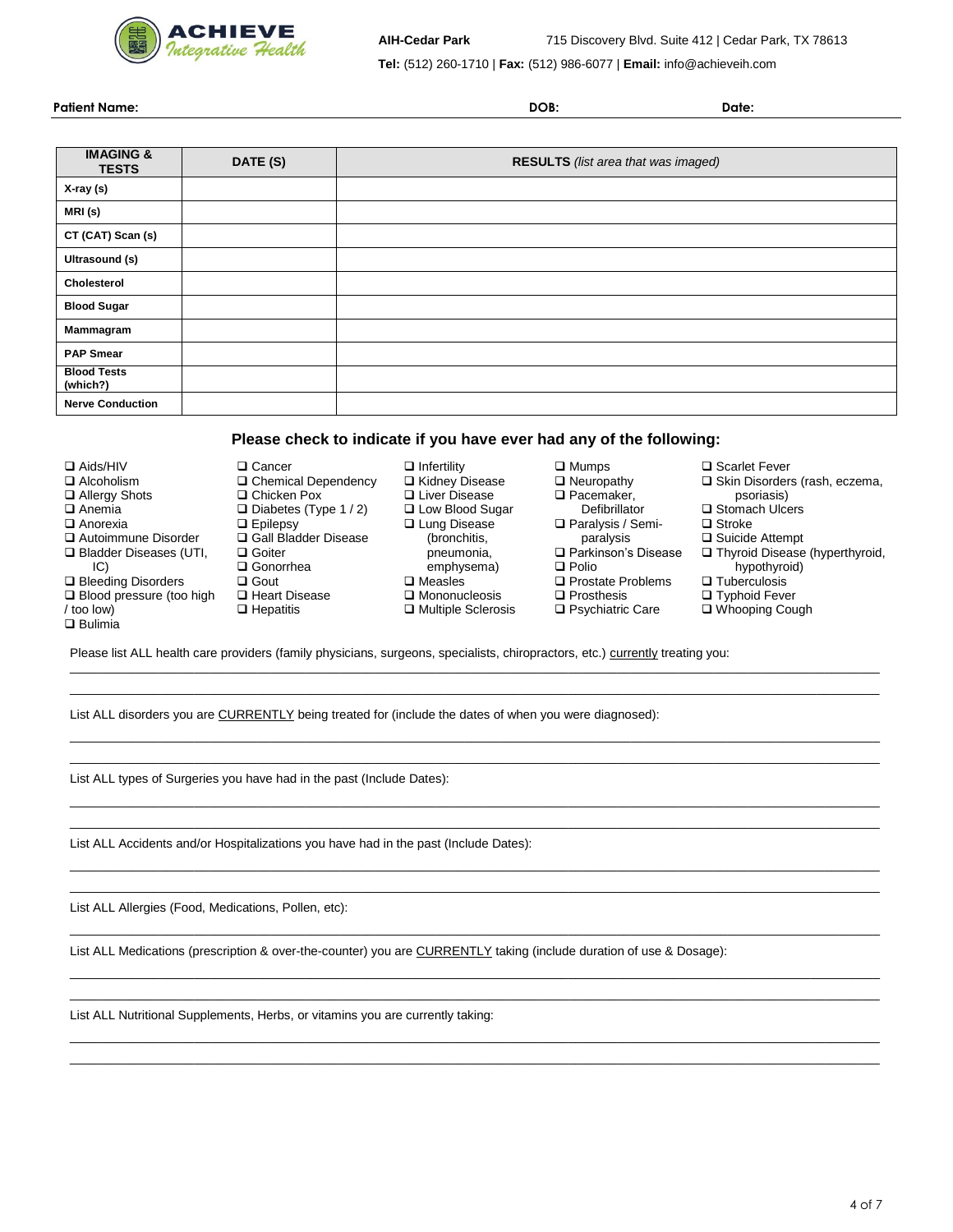

**Tel:** (512) 260-1710 | **Fax:** (512) 986-6077 | **Email:** info@achieveih.com

**Patient Name: DOB: Date:**

#### **LIST ALL MEDICAL CONDITIONS OF YOUR IMMEDIATE FAMILY:**

|                                | <b>MOTHER</b> | <b>FATHER</b> | <b>BROTHERS</b> | <b>SISTERS</b> |
|--------------------------------|---------------|---------------|-----------------|----------------|
| age if living                  |               |               |                 |                |
| if deceased,<br>cause of death |               |               |                 |                |
| Cancer (s)                     |               |               |                 |                |
| <b>Diabetes</b>                |               |               |                 |                |
| <b>Heart Disease</b>           |               |               |                 |                |
| <b>Stroke</b>                  |               |               |                 |                |
| Autoimmune<br><b>Disorders</b> |               |               |                 |                |
| <b>Mental Illness</b>          |               |               |                 |                |
| Other                          |               |               |                 |                |

**We find that when all of your healthcare providers are up to date with your treatment progress, it makes it easier for all of us to better**  help you improve your health. Is it okay if we contact the above healthcare providers to update them on the treatments you are receiving **here?** □ res □ no **here?** ❏ yes ❏ no

**IMPORTANT:** Complete these documents as thoroughly as possible, please be honest with yourself. Some of the questions that follow may seem unrelated to your condition, BUT they may play a major role in diagnosis and treatment. **All information is strictly confidential.**

# **please check all symptoms that you experience either ACUTELY or CHRONICALLY**

| <b>LUNG System Function</b><br>(Large Intestine, Thyroid, Thymus)                           |                                                                 |                                                    | <b>SPLEEN System Function</b><br>(Stomach, Pancreas) |  |
|---------------------------------------------------------------------------------------------|-----------------------------------------------------------------|----------------------------------------------------|------------------------------------------------------|--|
| □ Shortness of Breath                                                                       |                                                                 | $\Box$ Low appetite                                |                                                      |  |
| $\Box$ Wheezing / Difficulty Breathing / Heaviness in chest / Asthma                        |                                                                 | $\Box$ fatigue after eating                        |                                                      |  |
| $\Box$ Easily catch colds / Chronic Infections                                              |                                                                 | □ Loose stools / Diarrhea                          |                                                      |  |
| □ Nasal / Sinus Problems                                                                    |                                                                 | $\Box$ undigested food in stool                    |                                                      |  |
| $\Box$ Nose Bleeds                                                                          |                                                                 | □ Abrupt Weight Gain                               |                                                      |  |
| □ Cough (dry / productive / blood / persistent)                                             |                                                                 | Abrupt Weight Loss                                 |                                                      |  |
| $\Box$ Snoring                                                                              |                                                                 | Abdominal Bloating / Gas                           |                                                      |  |
| □ Loss of Smell / Taste                                                                     |                                                                 | □ Gurgling noise in stomach                        |                                                      |  |
| □ Dry Nose / Mouth                                                                          |                                                                 | $\Box$ Bleeding, swollen/painful gums              |                                                      |  |
| □ Dry / Sore Throat                                                                         |                                                                 | □ Heartburn / Acid Regurgitation                   |                                                      |  |
| $\Box$ Dry Skin                                                                             |                                                                 | □ Nausea / Vomiting                                |                                                      |  |
| □ Allergies, Sneezing                                                                       |                                                                 | $\Box$ Frequent Belching / hiccups                 |                                                      |  |
| $\Box$ Alternating fever & chills                                                           |                                                                 | □ Frequent / Constant Hunger                       |                                                      |  |
| □ Excessive Sweating                                                                        |                                                                 | $\Box$ Stomach pain                                |                                                      |  |
| □ Difficult Sweating                                                                        |                                                                 | $\Box$ Bad breath                                  |                                                      |  |
| $\Box$ Headaches                                                                            |                                                                 | $\Box$ Canker sores in the mouth                   |                                                      |  |
| □ Stiff Neck & Shoulders                                                                    |                                                                 | $\Box$ Bruise easily                               |                                                      |  |
| $\Box$ Chronic sadness                                                                      |                                                                 | $\Box$ Always worrying / over-thinking everything  |                                                      |  |
| □ Constipation / Difficult Defecation                                                       |                                                                 | $\Box$ Weak / Atrophy in muscles                   |                                                      |  |
| $\Box$ hemorrhoids / Blood / Mucous in Stools                                               |                                                                 | $\Box$ whole body feels heavy                      |                                                      |  |
|                                                                                             |                                                                 | $\Box$ Fluid retention (edema, heavy limbs & body) |                                                      |  |
|                                                                                             |                                                                 | Swollen feet / Legs / Joints                       |                                                      |  |
|                                                                                             | <b>HEART System Function</b> (Pituitary Gland, Small Intestine) |                                                    |                                                      |  |
| <b>E</b> Frequent Dreams<br>$\Box$ Anxiety / Restlessness                                   |                                                                 |                                                    | $\Box$ Fast heart beat (>100 beats/min)              |  |
| $\square$ Sores on tip of Tongue, speech problems<br>$\Box$ Mental Sluggishness / Fogginess |                                                                 |                                                    | $\Box$ Slow heart beat (<50 beats/min)               |  |
| $\Box$ Trouble falling / Staying asleep                                                     | $\Box$ Inability to focus (ADD, ADHD)                           |                                                    | $\Box$ Irregular heart beat                          |  |
| $\Box$ waking up unrefreshed, tired                                                         | $\Box$ Chest Pain traveling to shoulder                         |                                                    | $\Box$ Palpitations / Heart Fluttering               |  |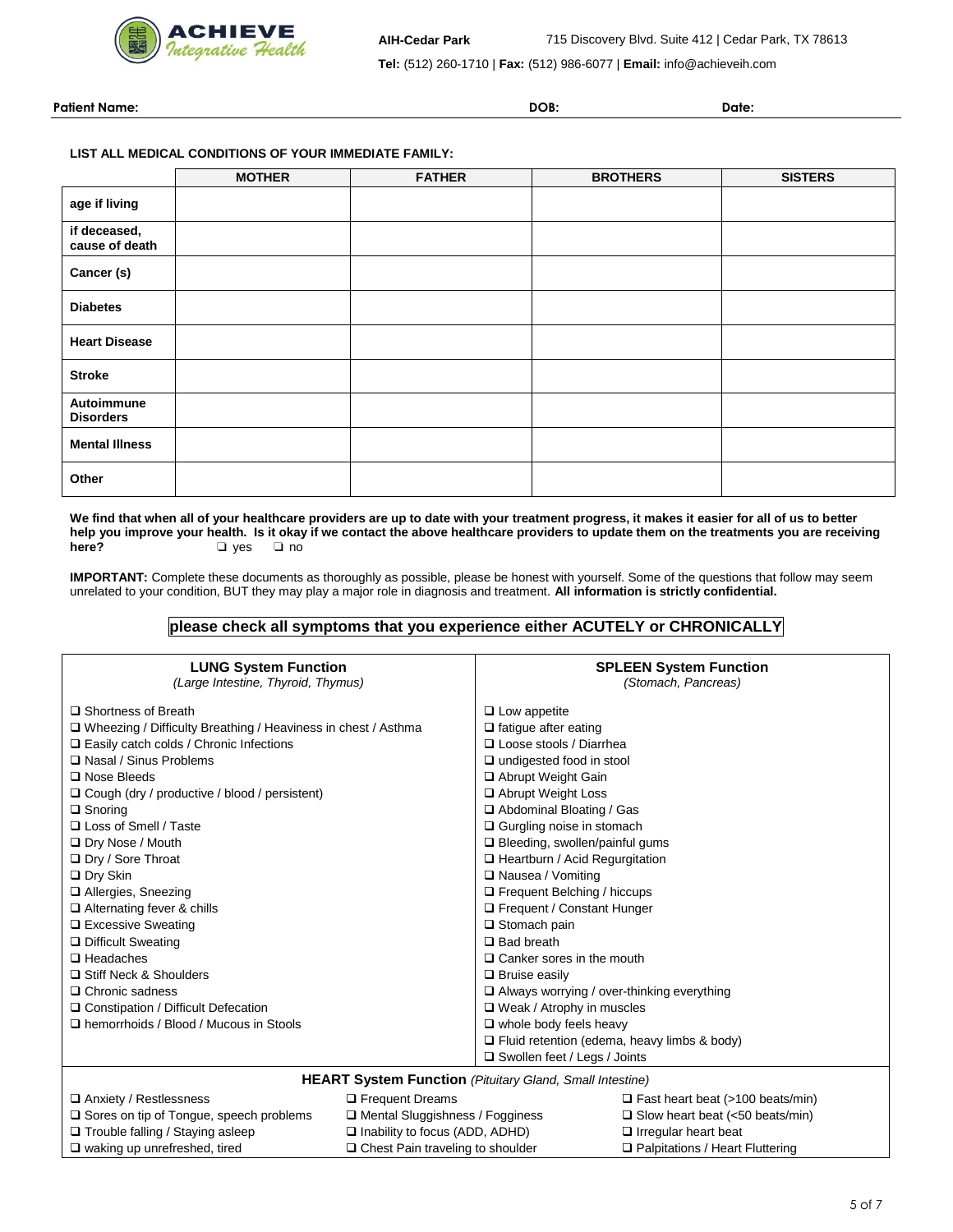

**AIH-Cedar Park** 715 Discovery Blvd. Suite 412 | Cedar Park, TX 78613

**Tel:** (512) 260-1710 | **Fax:** (512) 986-6077 | **Email:** info@achieveih.com

**Patient Name: DOB: Date:**

| <b>LIVER System Function</b><br>(Gall Bladder, Pineal Gland) | <b>KIDNEY System Function</b><br>(Urinary Bladder, Adrenal Glands) |
|--------------------------------------------------------------|--------------------------------------------------------------------|
| □ Alternating Diarrhea & Constipation                        | □ Cold Hands & Feet                                                |
| $\Box$ Tight sensation in the chest                          | $\Box$ Feels cold all the time whole body                          |
| $\Box$ Bitter taste in the mouth                             | □ Hot Flashes & Night Sweats                                       |
| $\Box$ Irritable, Angry & frustrated frequently              | $\Box$ Thirsty all the time                                        |
| □ Mood Swings                                                | $\square$ Frequent cavities, teeth problems                        |
| $\Box$ suffer from depression                                | Sore Achy / Weak Knees                                             |
| □ Skin Rashes (redness, itching)                             | □ Lower Back Pain                                                  |
| $\Box$ Headache at the top & sides of the Head, Migraines    | $\Box$ Memory Problems (short term & long term)                    |
| □ Numbness / Tingling Sensation                              | $\Box$ Excessive hair loss, premature greying of hair              |
| □ Muscle Twitching / Cramping / Spasms                       | $\Box$ Low-pitched ringing in the ears                             |
| $\square$ Seizures / Convulsions, tremors, tics              | □ Poor Hearing / Hearing problems                                  |
| $\Box$ Lump in the throat                                    | <b>URINATION</b>                                                   |
| $\Box$ Neck & Shoulder Tension / tightness / pain            | $\Box$ Lack of bladder control (incontinence)                      |
| □ Joint Pain                                                 | $\Box$ Wake during the night >1 time to urinate?                   |
| $\Box$ TMJ pain                                              | □ Scanty Urination                                                 |
| $\Box$ High-pitched ringing in ears                          | □ Profuse Urination                                                |
| $\Box$ Difficulty adapting to stress, teeth grinding         | <b>D</b> Frequent Urination                                        |
| $\Box$ Dizziness / poor balance / vertigo                    | $\Box$ Urgency to urinate                                          |
| <b>EYES/VISION</b>                                           | $\Box$ Difficult / Incomplete urination                            |
| $\Box$ Itchy Eyes                                            | $\Box$ Painful / Burning urination                                 |
| □ Blood Shot Eyes                                            | □ Cloudy Urine                                                     |
| □ Burning Eyes                                               | $\Box$ Reddish urine                                               |
| $\Box$ Dry Eyes                                              | $\Box$ history of chronic fear                                     |
| □ Watery Eyes                                                | $\Box$ Easily startled                                             |
| □ Gritty Eyes                                                | $\Box$ General Weakness, low energy, chronic fatigue               |
| □ Blurry Vision                                              | $\Box$ Low or No Libido                                            |
| □ Decreased Night Vision                                     | $\Box$ Excessively high libido                                     |
| $\Box$ Floaters in the eyes                                  | <b>FOR MEN ONLY</b>                                                |
|                                                              | $\square$ swollen testes                                           |
|                                                              | □ Testicular Pain                                                  |
|                                                              | $\Box$ Inability to maintain erection                              |
|                                                              | $\Box$ Premature ejaculation                                       |

# **ACKNOWLEDGEMENT OF RECEIPT OF NOTICE OF PRIVACY PRACTICES**

I acknowledge that I have reviewed the Notice of Privacy Practices of Yen Acupuncture & Herbal Clinic, Inc. dba Achieve Integrative Health

#### **(Please initial one of the following options and sign below.)**

I wish to receive a paper copy of the clinic's Privacy Notice.

I do not request a copy of the Privacy Notice at this time. I acknowledge that I can request a copy at any time and the Privacy Notice is posted in the office.

#### **Please initial all below:**

- I acknowledge that it is the policy of Yen Acupuncture & Herbal Clinic, Inc dba Achieve Integrative Health to leave reminder messages on my answering machine or with another person in my home. I may make a request of an alternative means of communication (within reason) in writing.
- I acknowledge that if I should have a problem or question in regard to my rights, I may speak with the Privacy Officer, Jimmy Yen, about my concerns.